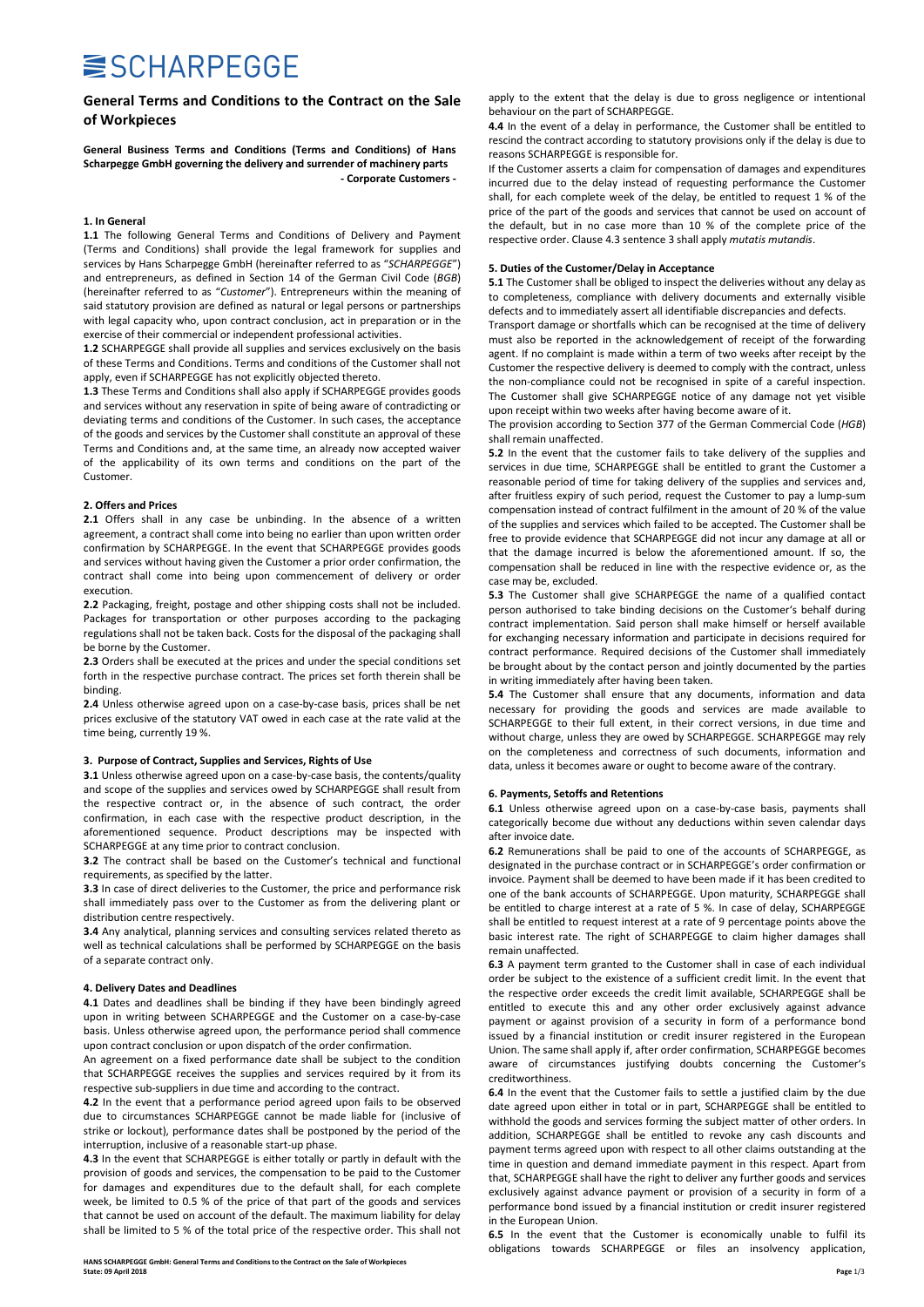## **SISCHARPEGGE**

SCHARPEGGE shall have the right to rescind the contract with the Customer. Section 321 of the German Civil Code (BGB) and Section 112 of the German Insolvency Code (InsO) shall remain unaffected. The Customer shall give SCHARPEGGE early notice of an imminent insolvency.

6.6 The Customer shall only be permitted to make setoffs or to retain payments on the grounds of defects if the Customer is actually entitled to assert such claims for material defects and/or defects in title. A retention of payments by the Customer on the grounds of defects shall only be admissible if the amount withheld is in an appropriate proportion to the defect, and if so, only if the defect exists beyond any doubt. Clause 8.2 shall apply mutatis mutandis. In the event that the claim for defects has become statute-barred, the Customer shall have no right of retention. Apart from that, the Customer may only offset against claims or exercise its right of retention with respect to claims that are undisputed or have been established with legal effect. The exercise of a right of retention on the part of the Customer due to a counterclaim not based on a right arising from a contract underlying these General Business Terms and Conditions shall be excluded. The Customer's rights arising from Section 478 of the German Civil Code (BGB) shall remain unaffected.

#### 7. Reservation of Title

7.1 The delivered goods shall remain the property of SCHARPEGGE until complete payment of all claims arising from the business relationship, inclusive of ancillary claims, claims for damages and honouring of cheques and bills of exchange. Justified retentions due to defects according to clause 8.5 sentence 2 shall be taken account of. The reservation of title shall continue to exist even if individual claims of SCHARPEGGE have become part of an open account and the balance has been drawn and recognised.

7.2 In the event that the Customer processes goods subject to title reservation to create a new movable item, such processing shall be made for the benefit of SCHARPEGGE without any obligations arising therefrom for the latter. The new item shall become the property of SCHARPEGGE. If the goods under reservation of title are processed, mixed or combined with goods not belonging to SCHARPEGGE, the latter shall acquire co-ownership in the new item in the proportion of the invoice values of the goods under title reservation to the total value. The Customer shall be entitled to resell or to install the goods under title reservation, always provided that the claims according to clause 7.3 are actually assigned to SCHARPEGGE. The Customer's rights to sell, process or install goods under title reservation in the course of orderly business practices shall cease upon revocation on the part of SCHARPEGGE due to a lasting deterioration of the financial situation of the Customer, but in no case later than upon the Customer's suspension of payments or its application for the institution or the actual opening of insolvency proceedings regarding its assets. 7.3 The Customer hereby assigns the claims, inclusive of ancillary claims, arising from a resale of goods under title reservation - inclusive of outstanding balances - to SCHARPEGGE and SCHARPEGGE hereby accepts such assignment. If the goods were processed, mixed or combined and SCHARPEGGE has acquired co-ownership thereto in the amount of the respective invoice values SCHARPEGGE shall be entitled to claim the purchase price in proportion to the value of its rights in the respective items. In the event that the Customer has sold the claim within the framework of real factoring, the claim of SCHARPEGGE shall immediately become due and the Customer shall assign the claim taking its place against the factor to SCHARPEGGE and forward its sales proceeds to SCHARPEGGE without any delay. SCHARPEGGE accepts the assignment made in this respect already now.

7.4 The Customer shall be authorised to collect the assigned claims as long as it comes up to its payment obligations. The authorisation to collect shall lapse upon revocation, but in no event later than upon occurrence of a default by the Customer or in case of a significant deterioration of the Customer's financial situation. For this case, the Customer hereby authorises SCHARPEGGE to give the purchasers notice of the assignment and to collect the claims itself.

Upon request, the Customer shall be obliged to provide SCHARPEGGE with a precise list of the claims owed to the Customer together with names and addresses of the purchasers, the amount of the individual claims, the date of invoice etc. as well as with any information necessary for asserting the assigned claims and to permit such information to be audited.

7.5 If the value of the securities provided to SCHARPEGGE exceeds the latter's claims by more than 20 % SCHARPEGGE shall to this extent and upon request of the Customer or a third party affected by such overcollateralisation be obliged to release securities of its choice.

7.6 A pledging or transfer of the goods under title reservation or of the assigned claims by way of security shall be inadmissible. SCHARPEGGE must be given immediate written notice of any pledge, inclusive of the name of the pledgee.

7.7 In the event that SCHARPEGGE takes the delivered item back within the framework of the retention of title, a rescission of the contract shall only occur if this has explicitly been declared by SCHARPEGGE. SCHARPEGGE may satisfy itself by selling the recovered goods under title reservation in the open market.

HANS SCHARPEGGE GmbH: General Terms and Conditions to the Contract on the Sale of Wo<br>State: 09 April 2018 State: 09 April 2018 Page 2/3 7.8 The Customer shall keep the goods under title reservation in custody for SCHARPEGGE without charge. The Customer shall be obliged to insure them to the customary extent against the usual risks such as fire, theft and water. The Customer hereby assigns its claims for compensation it is entitled to assert against insurance companies or other parties liable for compensation due to

damages of the aforementioned kind to SCHARPEGGE in the amount of the invoice value of the goods. SCHARPEGGE accepts this assignment.

7.9 All claims and all rights arising from the reservation of title with respect to all specific shapes provided for in these Terms and Conditions shall continue to exist until SCHARPEGGE has been released or indemnified with respect to all contingent liabilities assumed by SCHARPEGGE in the interest of the Customer.

## 8. Material Defects

8.1 SCHARPEGGE guarantees towards the Customer that the supplies and services comply with the agreements according to clause 3.1, always provided that they are used according to the contract.

8.2 Claims for material defects shall be excluded to the extent that noncompliance with the quality contractually agreed upon is due to excessive or improper use, incorrect assembly or installation, insufficient maintenance or normal wear and tear. The same shall apply to those discrepancies occurring due to special external influences not provided for in the contract. In addition, claims in connection with the sale of second-hand goods shall be excluded.

8.3 Material defects, if any, shall be reported by the Customer in writing in an understandable and detailed form by indicating the information necessary for identifying and analysing the defect. If necessary, the Customer shall assist SCHARPEGGE also in any other respect concerning the elimination of defects.

8.4 If the Customer is entitled to assert claims for defects, such right shall initially be restricted to the right to subsequent performance within a reasonable period of time. Subsequent performance shall, at SCHARPEGGE's option, consist of the elimination of defects or a new delivery. When making use of this option, SCHARPEGGE shall take the Customer's interests into reasonable account. If a subsequent performance is carried out, the ownership in the items replaced within the framework of such subsequent performance shall be transferred to SCHARPEGGE at the time of replacement.

The processing of a Customer's notice of a material defect on the part of SCHARPEGGE shall only cause a suspension of the period of limitation if the statutory prerequisites have been fulfilled. A subsequent performance may only have an effect upon the period of limitation relating to the defect that forms the cause of the subsequent performance.

8.5 In the event that subsequent performance fails to be made or cannot be carried out for any other reason, the Customer may according to statutory provisions reduce the remuneration, rescind the contract, and/or request compensation of damages and expenditures according to clauses 10.1-10.3. Rights of election the Customer is entitled to shall be exercised by the latter within a reasonable term; as a rule, this term shall amount to seven calendar days as from the date when the Customer becomes aware of this right of election.

8.6 If the Customer opts for contract rescission SCHARPEGGE shall take the goods back and reimburse the remuneration paid by the Customer after having deducted the value of the utilisation possibilities which were available to the Customer. Utilisation possibilities shall within the framework of a degressive depreciation always be calculated over a period of use of three years. The parties shall be free to provide evidence that a longer or shorter period of use must be taken as a basis.

8.7 The limitation period for material defects shall amount to one year as from its statutory commencement. Terms provided for by law shall remain unaffected to the extent that statutory provisions mandatorily require longer terms, as it is, for instance, the case in the event of an intentional or grossly negligent breach of duty by SCHARPEGGE, particularly its legal representatives or persons employed in the performance of its obligation, in the event of a fraudulent concealment of a defect and in case of injuries to life, body or health and claims based on the product liability act.

8.8 Unless otherwise agreed upon, the Customer shall bear any additional expenses required for subsequent performance, particularly additional costs for transport, travel and labour and costs of materials, whenever the Customer has taken the goods and services concerned to another place of use than the one indicated towards SCHARPEGGE upon contract conclusion. The provision according to Section 439 of the German Civil Code (BGB) shall remain unaffected.

8.9 SCHARPEGGE may request compensation for its efforts/expenses if

- it becomes active in response to a notice of a defect which actually does not exist, unless the Customer was - after reasonable efforts on its part - unable to recognise that the defect did not exist or
- additional efforts/expenses become necessary due to an improper fulfilment of the Customer's duties, especially according to clause 8.3.

8.10 The provisions concerning a recourse on the part of the Customer according to Sections 478, 479 of the German Civil Code (BGB) shall remain unaffected.

#### 9. Defects in Title

9.1 SCHARPEGGE shall be liable towards the Customer for an infringement of rights of third parties caused by its goods and services only if they are used by the Customer in compliance with the contract, especially in the environment of use provided for in the contract. A liability for an infringement of rights of third parties shall furthermore be limited to rights of third parties held within the European Union and the European Economic Area as well as at the location of